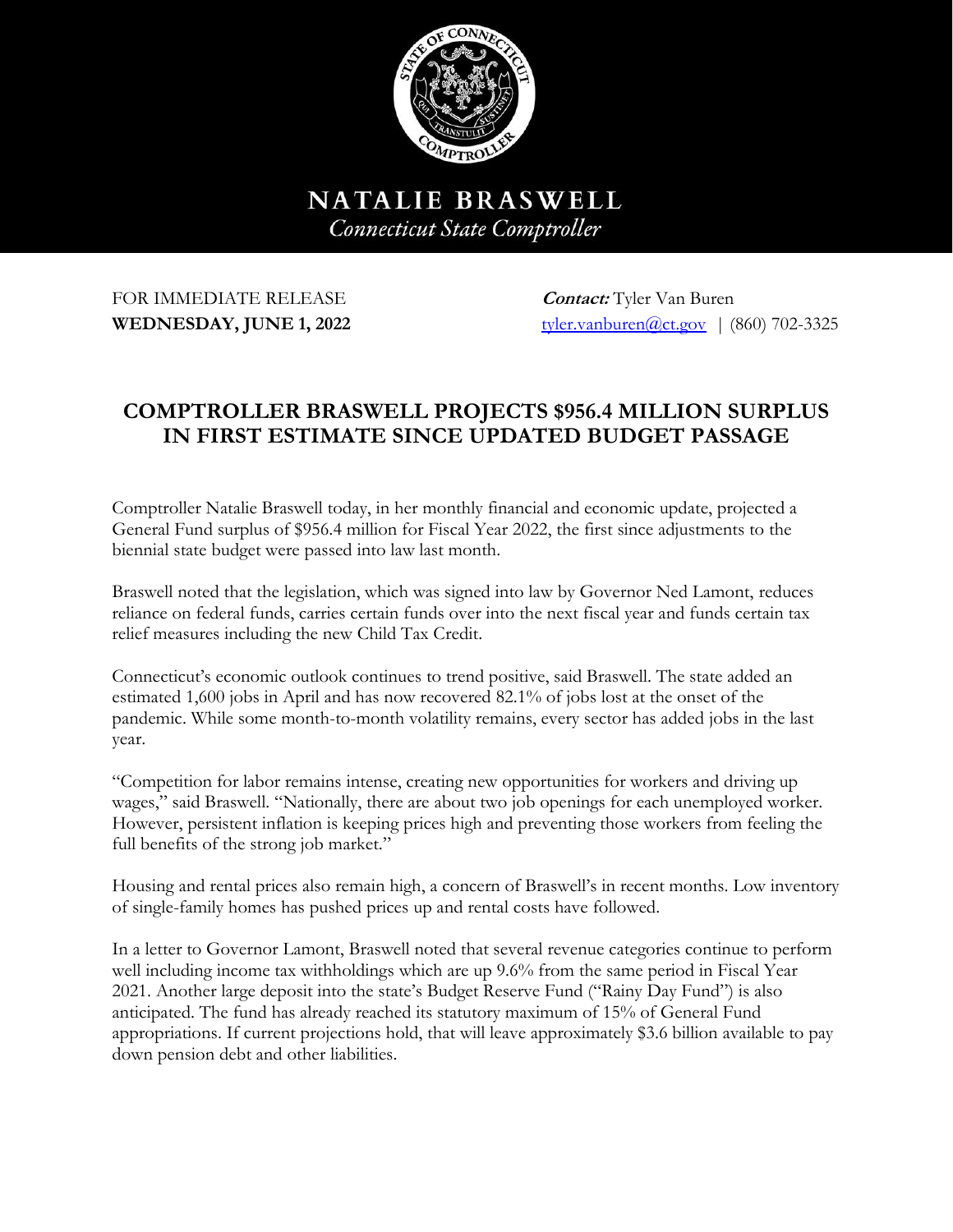"Connecticut's big picture economic position remains strong," said Braswell. "Our substantial reserves, and the additional funding to pay down debt, will be a tremendous advantage to our state should the nation suffer another economic downturn. However, there is still a need to help residents overcome high prices and navigate the lingering volatility from the pandemic."

# **NOTE – Economic indicators largely look back to past periods. Therefore, some of the information presented this month may appear inconsistent with more recent developments in the rapidly changing response to the COVID-19 pandemic.**

\*\*\*

#### **Economic Summary**

The U.S. added 428,000 jobs in April while the unemployment rate remained at 3.6%. A record 4.5 million Americans quit their job amid a record 11.5 million job openings—there are approximately two job openings for every one unemployed person nationally. Due to increased demand for labor, nominal wages continue to rise, however due to high inflation, real earnings have declined. National unemployment claims ticked up from their 53-year low of 166,000 in March but remain historically low. Connecticut added 1,600 jobs in April while the state's unemployment rate fell to 4.4%. The state has recovered 82.1% of the jobs lost during Covid-19 while the labor force participation rate grew. Inflation grew at a slower rate in April, coming in at an annual rate of 8.3%. The Federal Reserve increased rates for a second time in May by 50 basis points and are expected to continue to raise rates steadily throughout the year in an attempt to quell inflation and avoid triggering a recession. The stock market plummeted in May with the S&P briefly entering a bear market before rebounding. Investors are concerned about a looming recession, inflation and shifting monetary policy. However, consumer spending increased this month, not solely due to inflation as demand for both goods and services remained strong. Households dipped into savings as the personal saving rate declined to the lowest rate since 2008.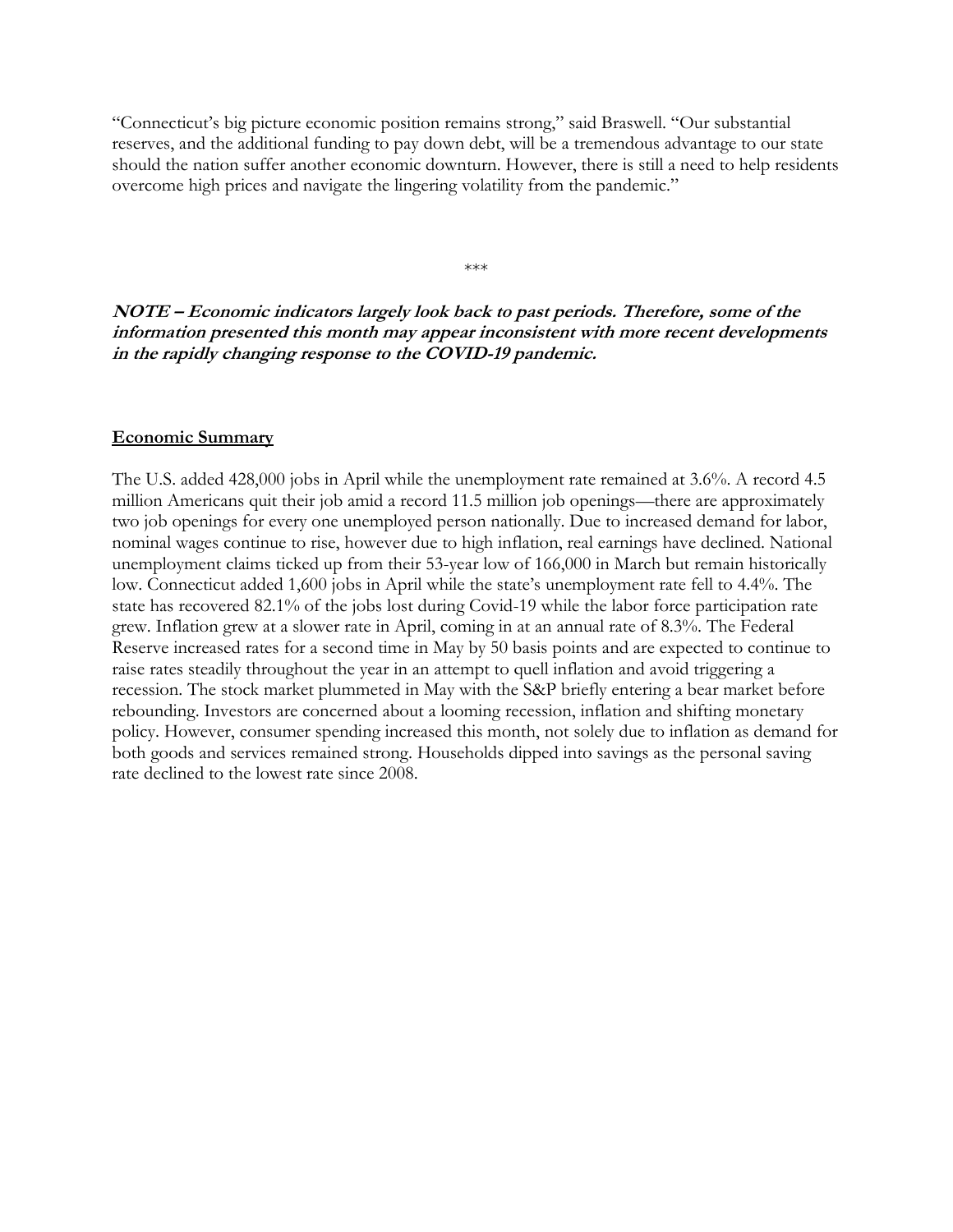#### **Labor Market Statistical Summary**

| <b>United States</b>                        | April 2022               | March 2022  | April 2021  |
|---------------------------------------------|--------------------------|-------------|-------------|
| Unemployment Rate                           | 3.6%                     | $3.6\%$     | $6.0\%$     |
| Total Unemployed                            | 5,941,000                | 5,952,000   | 9,719,000   |
| Total Nonfarm Employment                    | 151,314,000              | 150,886,000 | 144,694,000 |
| Job Growth                                  | $+428,000$               | $+428,000$  | $+263,000$  |
| Covid Job Recovery                          | 94.6%                    | $92.6\%$    | $64.5\%$    |
| Job Openings to Unemployed Ratio            |                          | 1.94        | 0.95        |
| Quit Rate                                   |                          | $3.0\%$     | 2.8%        |
| Average Monthly Initial Unemployment Claims | 184,400                  | 178,000     | 589,000     |
| Labor Force Participation Rate              | $62.2\%$                 | 62.4%       | 61.7%       |
| Average Hourly Wage                         | \$31.85                  | \$31.75     | \$30.20     |
|                                             |                          |             |             |
| Connecticut                                 | April 2022               | March 2022  | April 2021  |
| <b>Unemployment Rate</b>                    | 4.4%                     | 4.6%        | $7.0\%$     |
| Total Unemployed                            | 83,900                   | 86,100      | 129,500     |
| Total Nonfarm Employment                    | 1,647,100                | 1,645,500   | 1,599,800   |
| Job Growth                                  | $+1,600$                 | $+3,700$    | $+1,100$    |
| Covid Job Recovery                          | 82.1%                    | 81.8%       | 65.7%       |
| Job Openings to Unemployed Ratio            | $\overline{\phantom{a}}$ | 1.28        | 0.8         |
| Quit Rate                                   |                          | $2.2\%$     | $1.8\%$     |
| Average Monthly Initial Unemployment Claims | 3,090                    | 2,328       | 6,197       |
| Labor Force Participation Rate              | 64.2%                    | $64.0\%$    | $63.5\%$    |
| Average Hourly Wage                         | \$34.34                  | \$34.15     | \$33.70     |

## **National Job Growth**

The Bureau of Labor Statistics reported the U.S. added 428,000 jobs in April after adding 428,000 in March and 714,000 in February. This growth marks sixteen straight months of job gains. Total nonfarm payroll was 151,314,000 in April, which is up by 20.8 million since April 2020, but is down by 1.19 million from its pre-pandemic level in February 2020. Job gains occurred in trade, transportation, and utilities (+104,000), leisure and hospitality (+78,000), and education and health services (+59,000). The following graphs display the month over month and year over year net change in nonfarm employment by sector. See Appendix 1 for detailed industry sector data.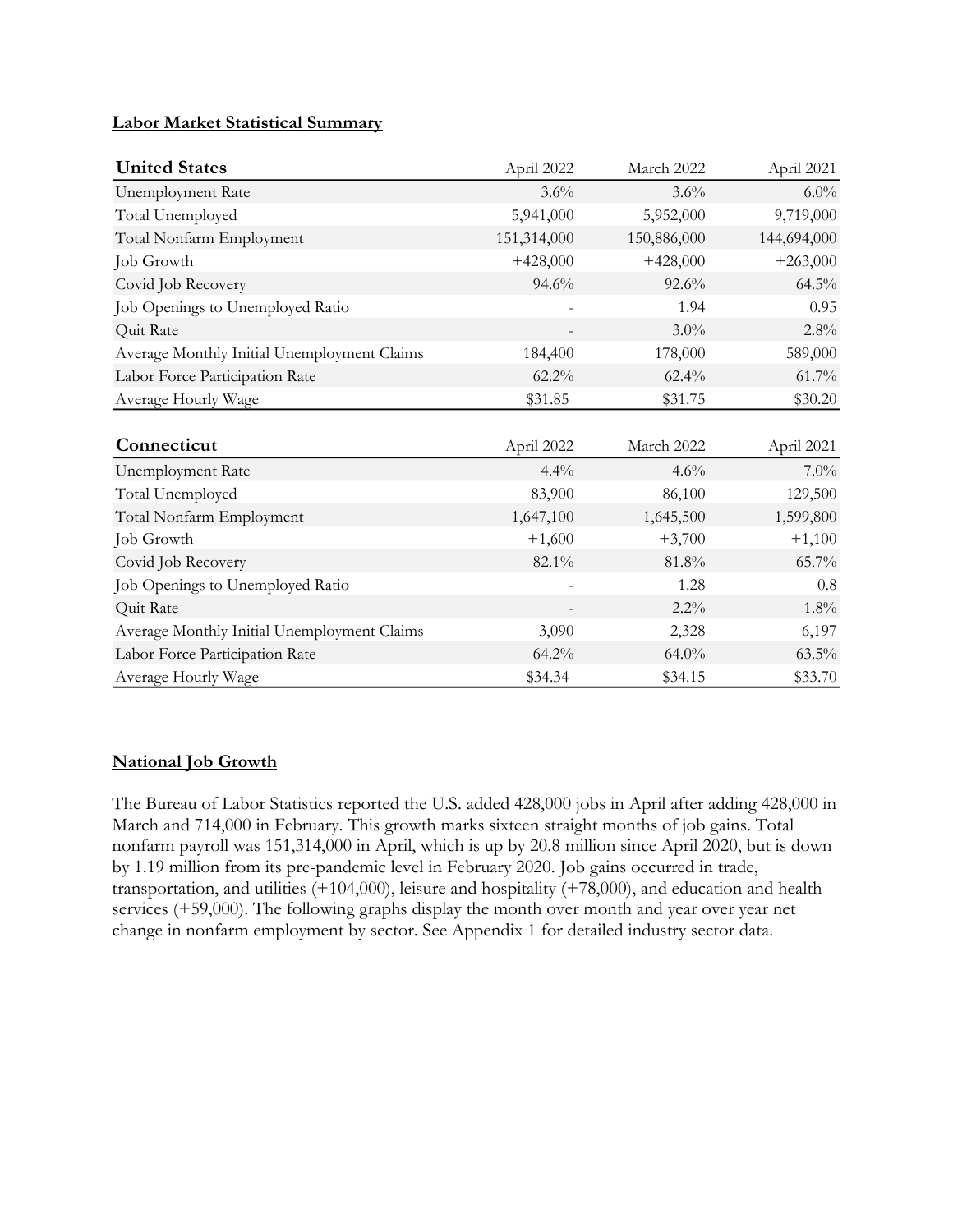

Five industry sectors have gained jobs above their pre-pandemic levels: construction, trade transportation and utilities, professional and business services, information, and financial activities. The U.S. has recovered 94.6% of the 21,991,000 jobs lost in March and April 2020 due to the COVID-19 lockdown, and seventeen states have recovered 100% of the jobs lost. The map below depicts the percent of jobs recovered from COVID-19.



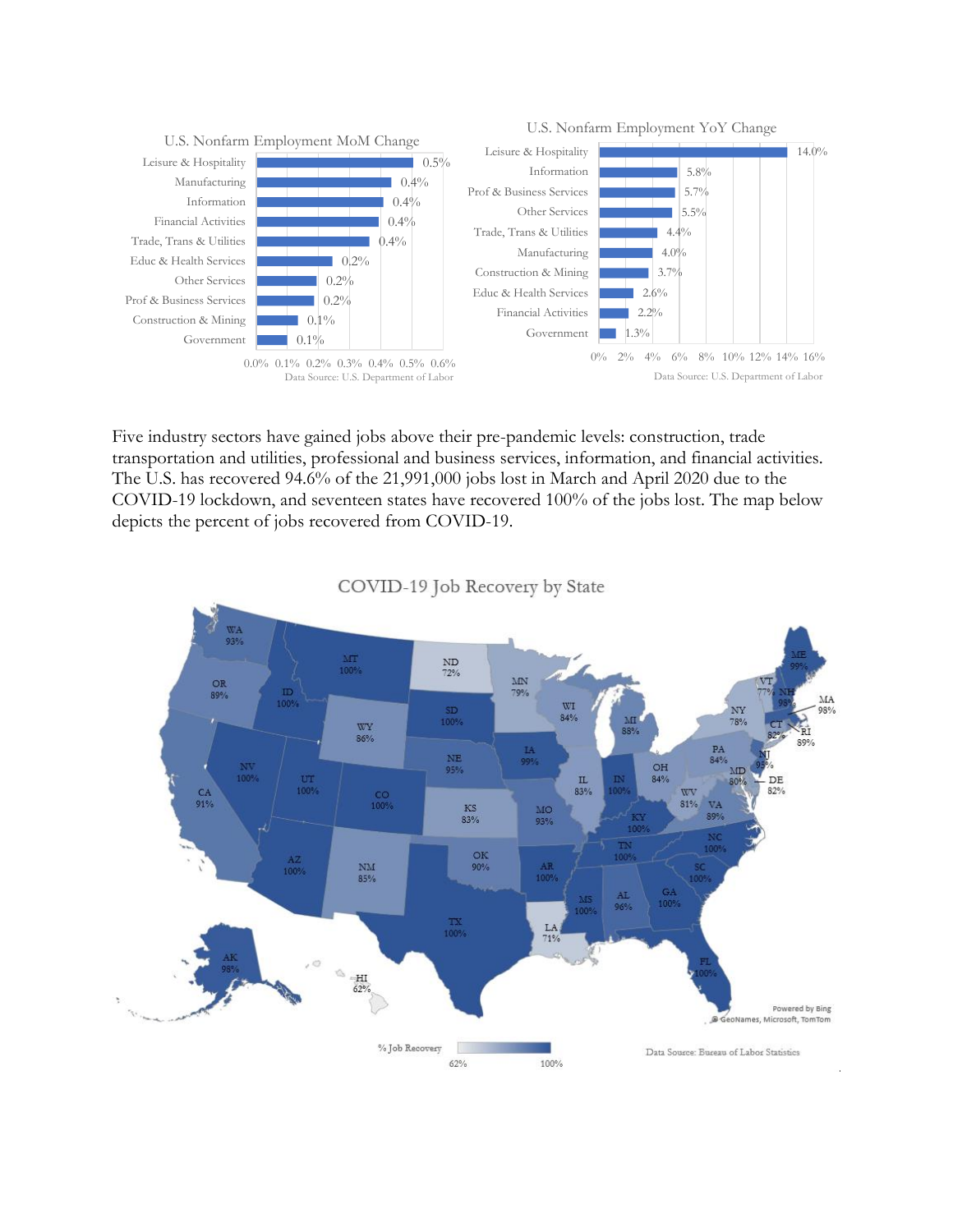The labor market remains tight with high demand for labor amid low unemployment and increased wages. A record 4.5 million Americans quit their jobs in March while there were a record 11.5 million job openings. For every one unemployed person there are almost two job openings. Accommodation and food services and retail trade were subsectors with the highest number of employees quitting. Over the last year, average private hourly nominal wages have risen 5.5% outpaced by the consumer price index at 8.2%. Only the leisure and hospitality sector, most affected by the pandemic and the lowest wage sector, saw wages grow 11% over the year to an average of \$19.75.



#### **National Unemployment**

The Bureau of Labor Statistics reported the U.S. unemployment rate was 3.6% in April, remaining unchanged from March. The national unemployment rate is now just 0.1 higher than pre-pandemic levels (3.5%), just two years later. The total number of unemployed people was 5.9 million, edging closer to pre-pandemic levels (5.7 million). The number of long-term unemployed people, those jobless for 27 weeks or more, remained unchanged at 1.5 million, and account for 25.2% of the total unemployed in April.

For the week ending May 21st, seasonally adjusted initial claims totaled 210,000, while average weekly initial claims were 206,750. For the week ending May 14th, seasonally adjusted continued claims totaled 1,346,000, while average weekly continued claims were 1,347,500.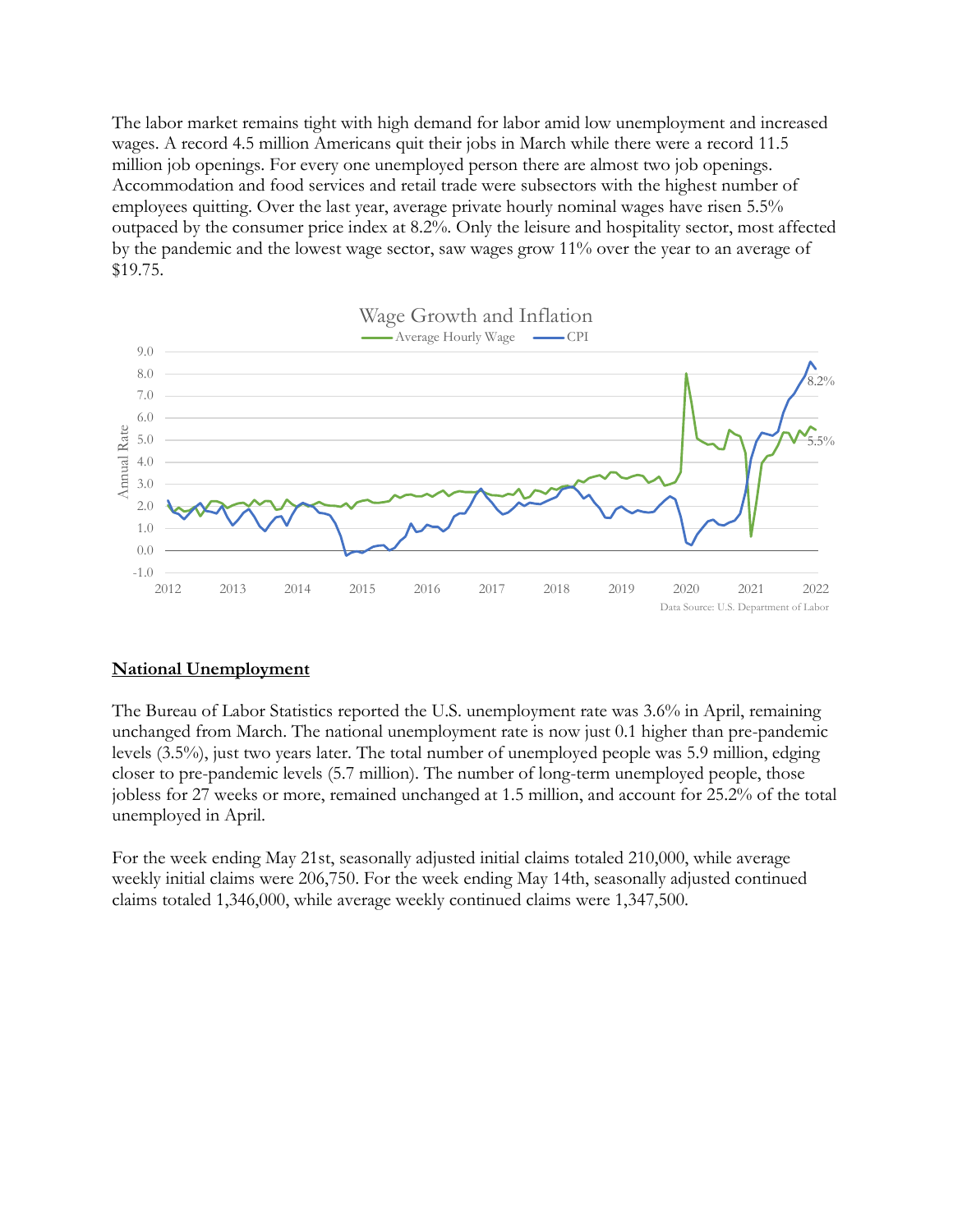

#### **Connecticut Job Growth**

The Connecticut Department of Labor reported the state added 1,600 jobs in April after adding 3,700 in March and 5,400 in February. Total nonfarm payroll was 1,647,100 in April, which is up 237,500 since April 2020, but is down by 51,900, or 3%, from its pre-pandemic level in February 2020. Five industry sectors increased month over month, while five declined. The largest job gains occurred in leisure and hospitality  $(+3,000)$ , manufacturing  $(+1,000)$ , and financial activities  $(+600)$ . The largest job declines occurred in trade, transportation, and utilities (-1,200), information (-1,000), and professional and business services (-800). The following graphs display the month over month and year over year net change in nonfarm employment by sector.



Two industry sectors have gained jobs above their pre-pandemic levels: construction and trade, transportation, and utilities. Connecticut has recovered 82.1% of the 289,400 jobs lost in March and April 2020 due to the COVID-19 lockdown. See Appendix 2 for detailed industry sector data.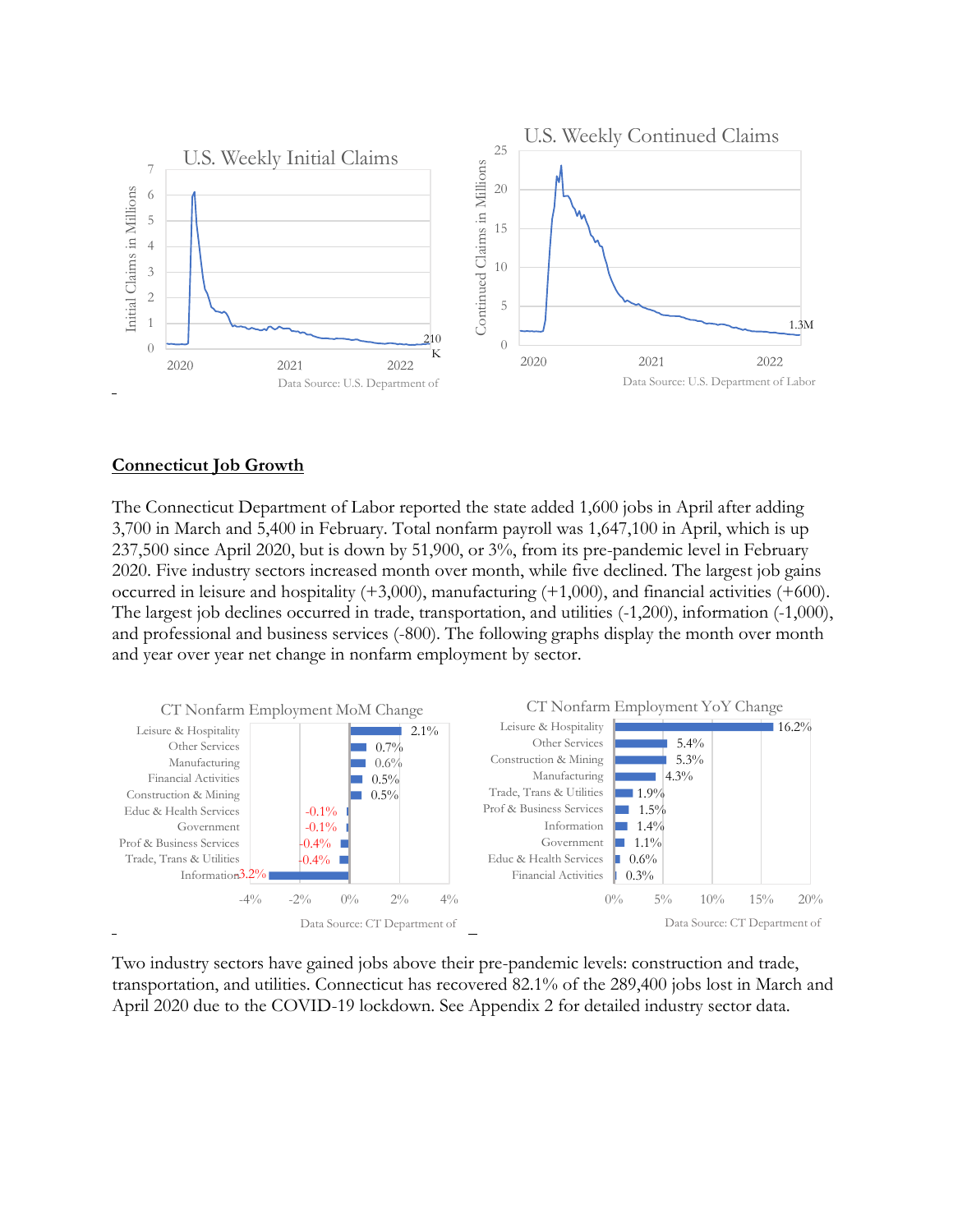#### **Connecticut Unemployment**

The Connecticut Department of Labor reported the state unemployment rate was 4.4% in April, down from 4.6% in March. This is still higher than pre-pandemic levels (3.4%) but demonstrates how fast unemployment has recovered compared to previous recessions. The total number of unemployed people was 83,900 in April, edging closer to pre-pandemic levels (71,800).



Unemployment claims for first-time filers were an average of 2,848 per week in April, up by 573 claims from last month's all-time low and down 46.9% (-2,518) from last year. This level of average weekly initial claims is below the February 2020 (2,937) average weekly claims tally and remains historically low.



# **Connecticut Housing & Rental Market**

Berkshire Hathaway HomeServices reported year over year sales of single-family homes decreased 27% and new listings were down 19% in April. Median sales price increased by 9% and median list price increased by 7%. Average days on the market decreased to 38 days from 54 a year ago. On average, sales prices came in above list prices, with a list/sell price ratio of 104.1%. Inventory sits at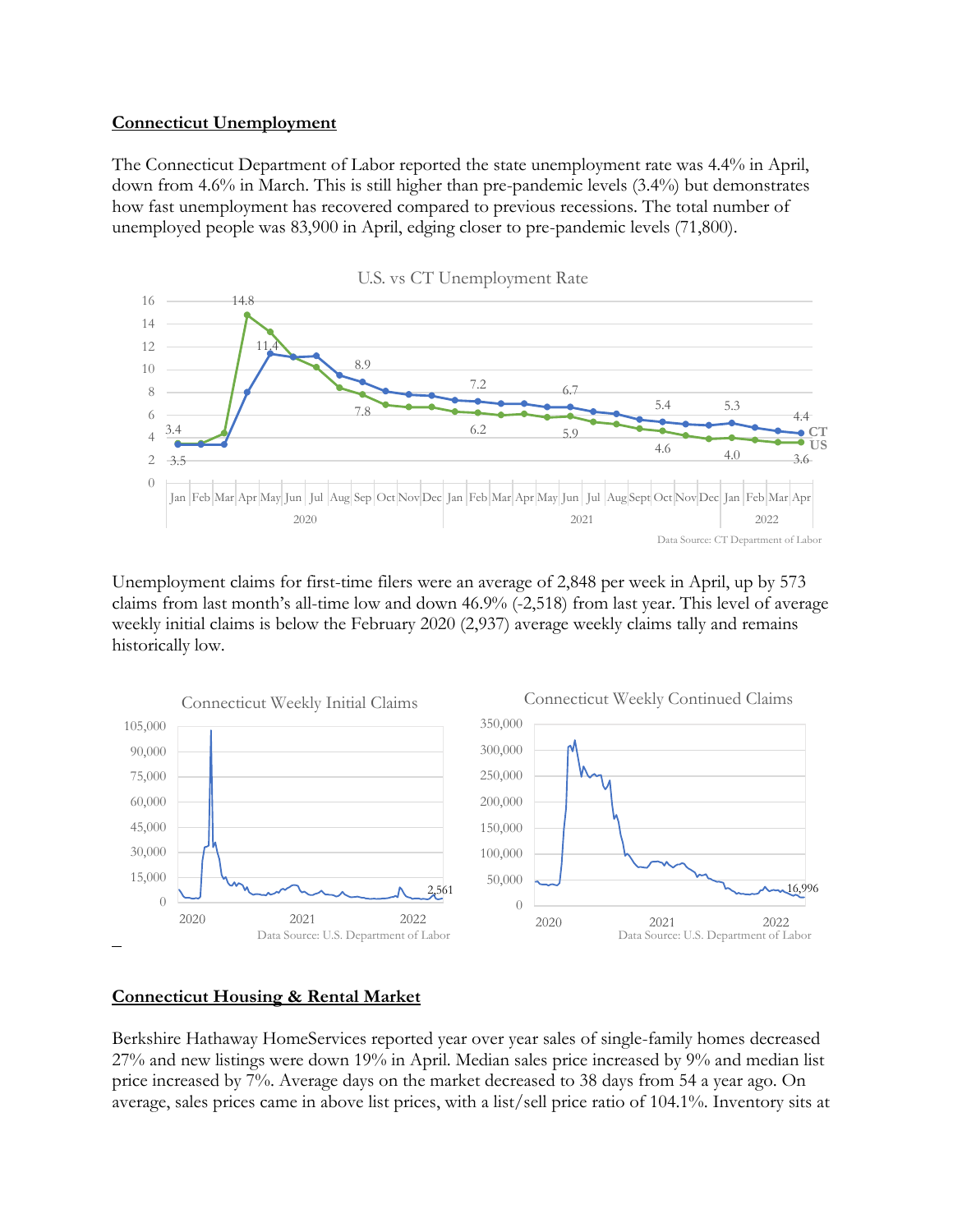a 1.5-month supply at the current sales pace, down from last month and last year. See Appendix 3 for detailed Connecticut Housing Market data.



April 2022 Connecticut Housing Market

Apartment List reported national average rent was \$1,326 in April, down 0.5% from last month and up 16% from last year. Every state saw rent prices increase year over year. In Connecticut, average rent increased 12% year over year, from \$1,355 to \$1,517. 35% of households in Connecticut rent their homes, and approximately 52% of Connecticut renters are cost burdened, meaning they spend more than 30% of household income on housing costs.

# **Inflation**

The Bureau of Labor Statistics reported the Consumer Price Index (CPI) increased 0.3% in April for an annual rate of 8.3%. This is a deceleration in growth from previous months, but the statistic is now being calculated against elevated levels from 2021, shifting the severity.



Shelter, food, airline fare, and new vehicles were the largest contributors to this month's increase. The energy index declined over the month in April but rose 30.3% over the last year. Core CPI, which excludes food and energy, rose 0.6% in April for an annual rate of 6.2%. This growth indicates underlying inflation remains strong, even if it is peaking.

Data Source: Berkshire Hathaway HomeServices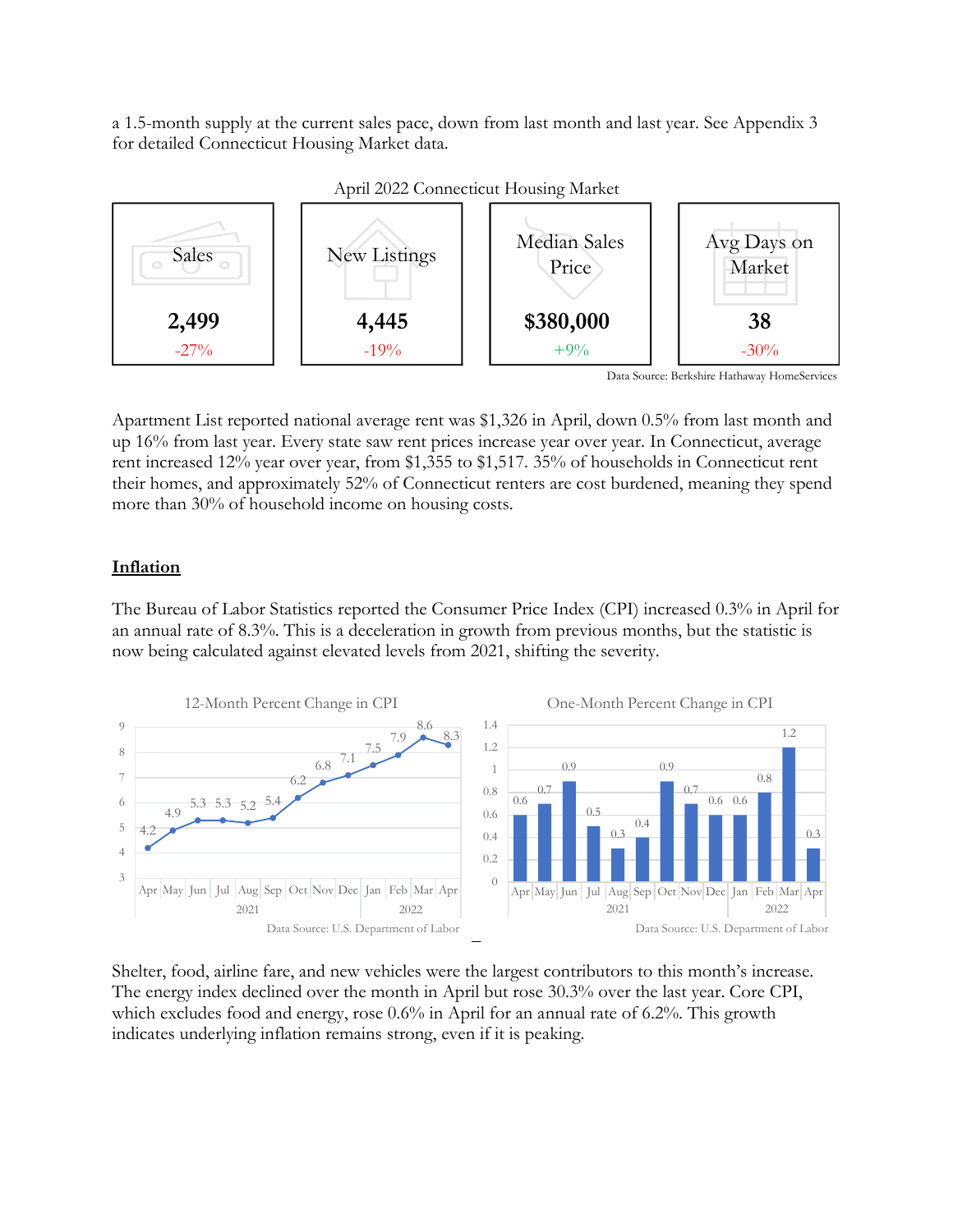

Annual Percent Change in Price

Factors driving inflation include global supply-chain disruptions intensified by lockdowns in China, and the Russian invasion of Ukraine, labor shortages and strong consumer demand. In response, the Federal Reserve increased the Federal Funds Rate twice—0.25% in March and 0.5% in May for a target range between 0.75% and 1%. Federal Open Market Committee (FOMC) members indicated they plan multiple 50 basis rate hikes this year and may shift to restrictive policy in order to tame inflation.

# **GDP**

The Bureau of Economic Analysis reported the second estimate of U.S. real gross domestic product (GDP) decreased at an annual rate of 1.5% in the first quarter of 2022. This follows a 6.9% real GDP increase in the fourth quarter of 2021. Real GDP increased 5.7% in 2021, following a decrease of 3.4% in 2020.

GDP is calculated by adding public consumption, private investment, government spending, and the difference between exports and imports. In the first quarter of 2022, public consumption, or consumer spending, remained strong as spending on services outweighed spending on goods. Private investment decreased mainly due to weakened wholesale and retail trade. Government spending decreased primarily due to a decrease in defense spending and a reduction in government assistance payments as federal programs expired. The U.S. is currently in a trade deficit, importing more than it exports which greatly contributed to the Q1 decrease despite U.S. exports hitting a record high in March.

In the first quarter of 2022, an increase in COVID-19 cases related to the Omicron variant, high inflation, and the Russian invasion of Ukraine likely contributed to decreased activity. However, consumer and business spending remains strong indicating continued high demand.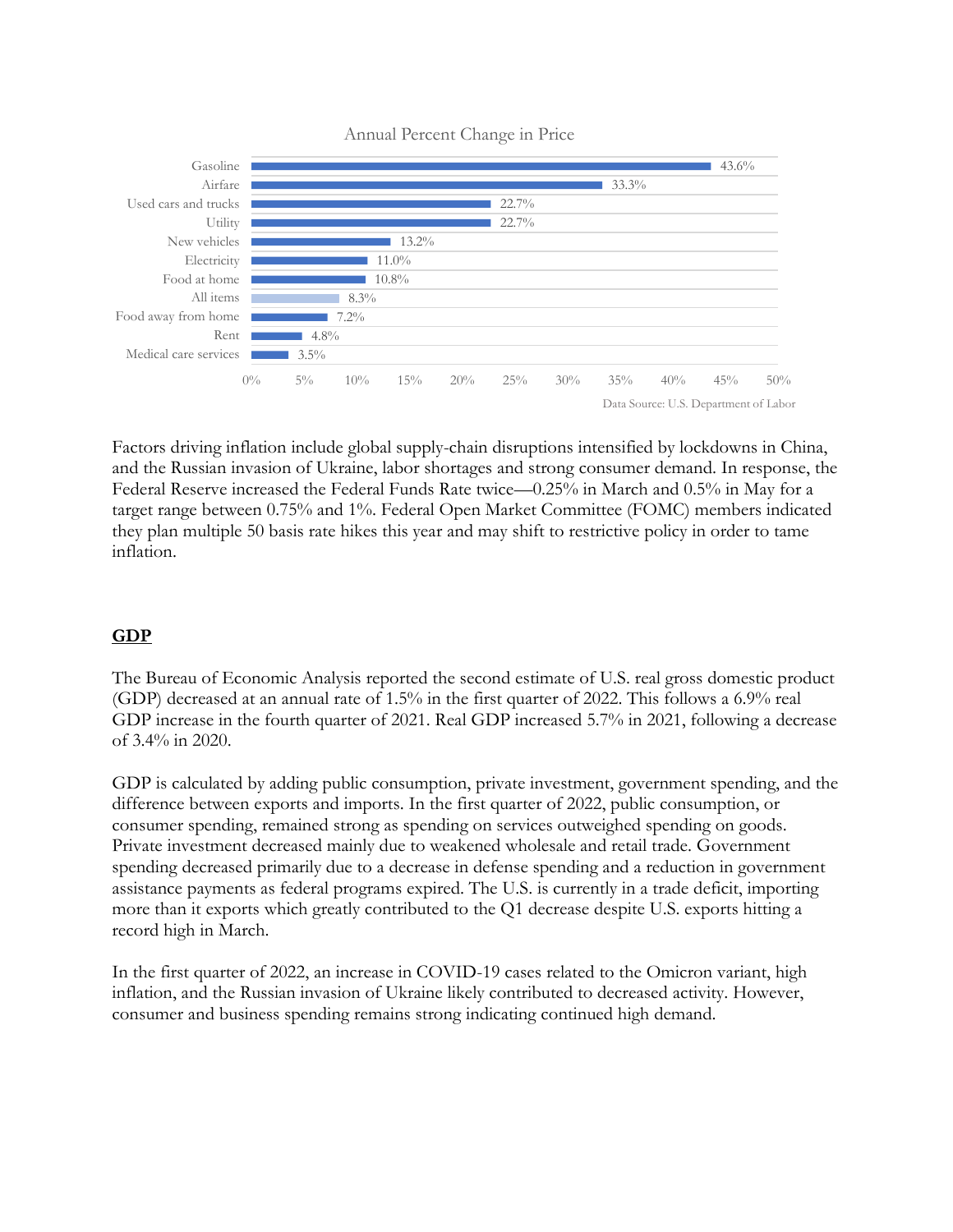

The Bureau of Economic Analysis reported real gross domestic product increased in 47 states and the District of Columbia in the fourth quarter of 2021. The percent change in real GDP in the fourth quarter ranged from 10.1% in Texas to -2.3% in Iowa. Information services increased 20.1% nationally and contributed increases in all 50 states and the District of Columbia.

Connecticut's GDP growth rate of 7.7% ranked 12th in the nation, coming in above national growth and the New England regional average of 7.6%. Connecticut industries experiencing the largest gains on a percentage basis were accommodation and food services (+1.24%), information services (+1.13%), and professional, scientific, and technical services (+0.91%). Connecticut's annualized GDP came in at \$308.7 billion for the fourth quarter.

## **Consumer Spending, Saving and Debt**

The Bureau of Economic Analysis reported consumer spending increased \$152.3 billion (0.9%) in April. Spending on both goods and services increased with the largest increases being motor vehicles and parts, food services and accommodation, and housing and utilities. Adjusted for inflation, real spending rose 0.7% from last month indicating strong consumer demand despite higher prices. This is in part due to strong job growth and increased wages. Personal income increased \$89.3 billion (0.4%) due to an increase in both private and government compensation and personal dividend income. The personal-saving rate was 4.4% in April, down from 5% in March. This is the lowest rate since 2008 and indicates households may also be dipping into savings to keep up with rising prices.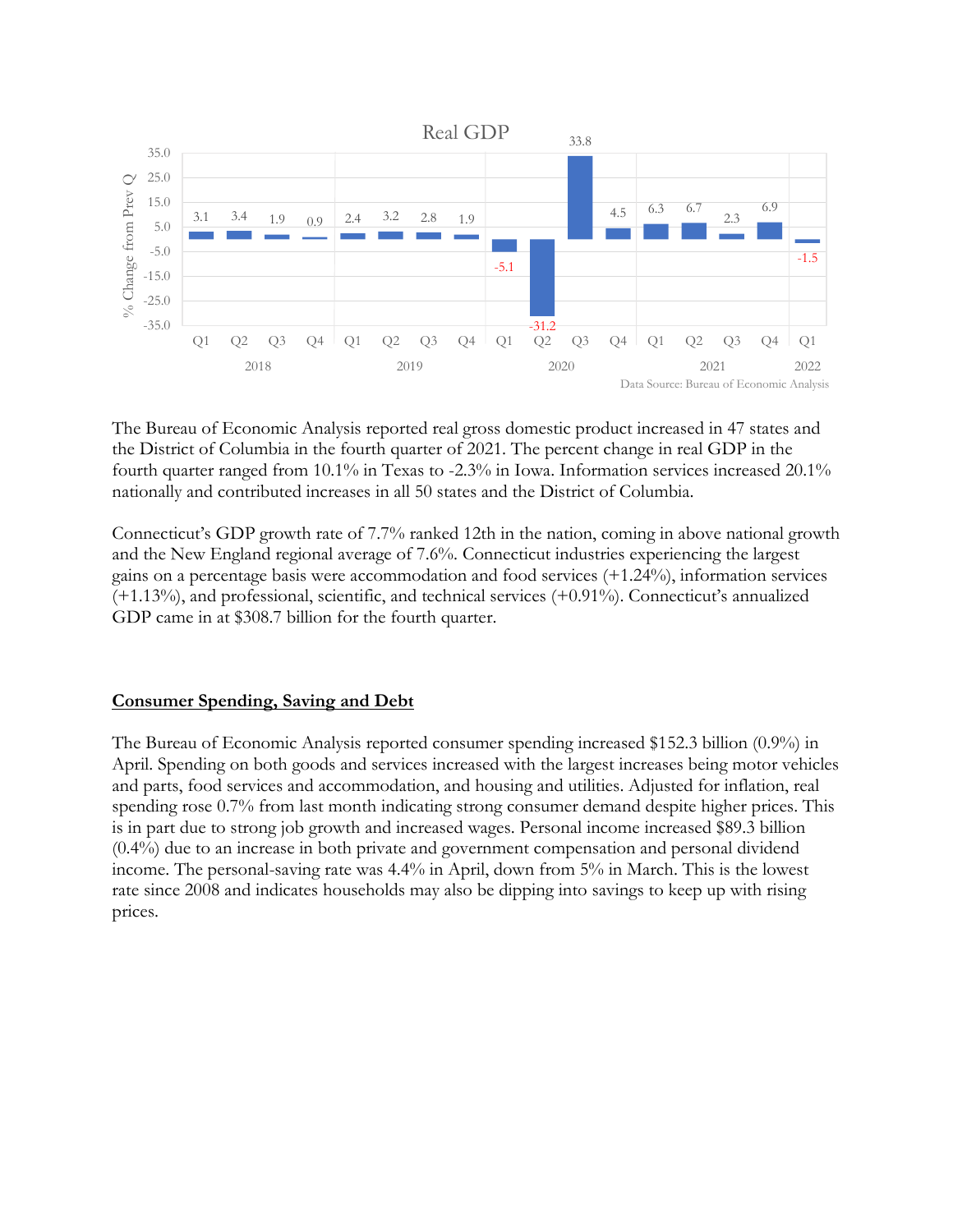

The Federal Reserve Bank of New York reported total household debt increased by \$266 billion in the first quarter of 2022, a 1.7% rise from the previous quarter. Balances now stand at \$15.84 trillion and are \$1.7 trillion higher than at the end of 2019. Mortgage and auto loans increased while credit card debt decreased. Mortgages now comprise 71% of outstanding household debt balances, boosted by increased prices, even as refinancing slowed in the first quarter. Delinquency rates remain at record lows due to forbearance programs and higher savings throughout the pandemic.



## Debt Balance Per Capita Q4 2021

## **Stock Market and State Revenue**

May was a tough month for investors as the stock market continued its decline from April but rebounded slightly by the end of the month. The NASDAQ Composite entered bear market territory in May and the S&P briefly joined then recovered. Many factors are contributing to volatility including shifting monetary policy, the Russian Invasion of Ukraine, and inflation. As of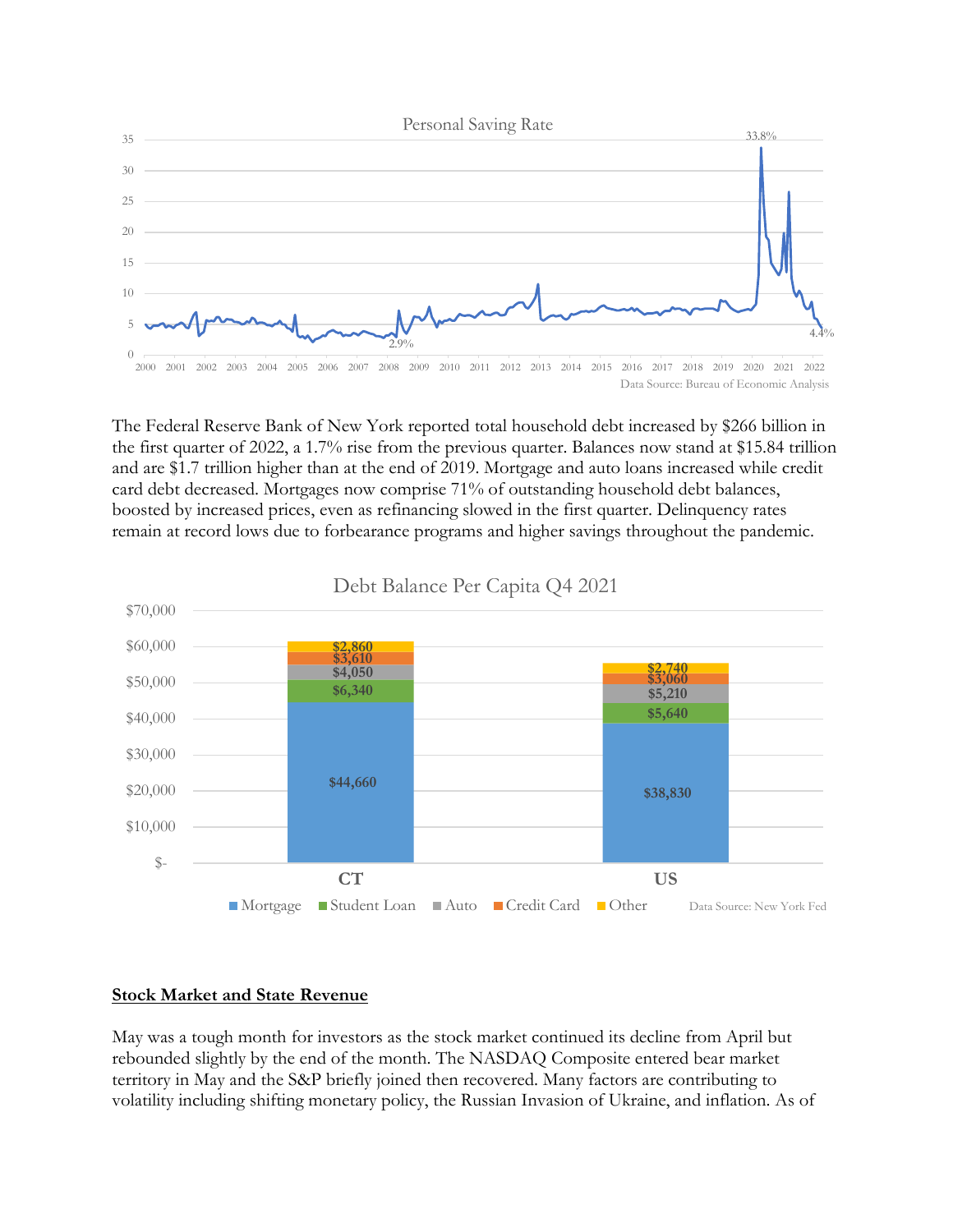May 31st, over the month, the Dow Jones Industrial Average gained 12.91 points or 0.04%, the S&P 500 gained 0.22 points or 0.01%, and the NASDAQ dropped 253 points or 2.05%. All three indices recouped deeper losses from earlier in the month.

However, over the long-term, the stock market continues to perform well. The last ten years have been characterized by a bull market until the short-lived, yet severe, plunge in March 2020. The S&P 500 dropped over 35% in one month, but thanks to economic stimulus and near-zero interest rates, the S&P 500 rebounded in a matter of months. In FY22 the S&P 500 hit an all-time high in early January but continues to experience increased volatility briefly dropping 20% from this peak but rebounding shortly after. Below is the S&P 500's daily close over the last ten years.



The performance of the stock market and overall economy have a significant impact on the State of Connecticut's revenues. In a typical year, estimated and final income tax payments account for approximately 30% of total state income tax receipts, but can be an extremely volatile revenue source. Both categories of tax receipts grew by a combined 112.9% over year-to-date results in the previous fiscal year. Higher wages and prices, strong job growth, and record corporate profits have contributed to strong tax collections in FY22.

The revenue volatility cap, introduced by former Comptroller Kevin Lembo and passed by the legislature, automatically captures excess revenue in volatile revenue categories and deposits them in the state's Budget Reserve Fund. As a result of that policy, and continued bipartisan support for maintaining it, the state's reserves have reached their statutory cap. Due to increased revenue projections, the projected volatility transfer for FY22 has been revised up from \$1.87 billion to \$2.84 billion. The following graph displays the volatility transfers to the Budget Reserve Fund since the policy's inception in 2018.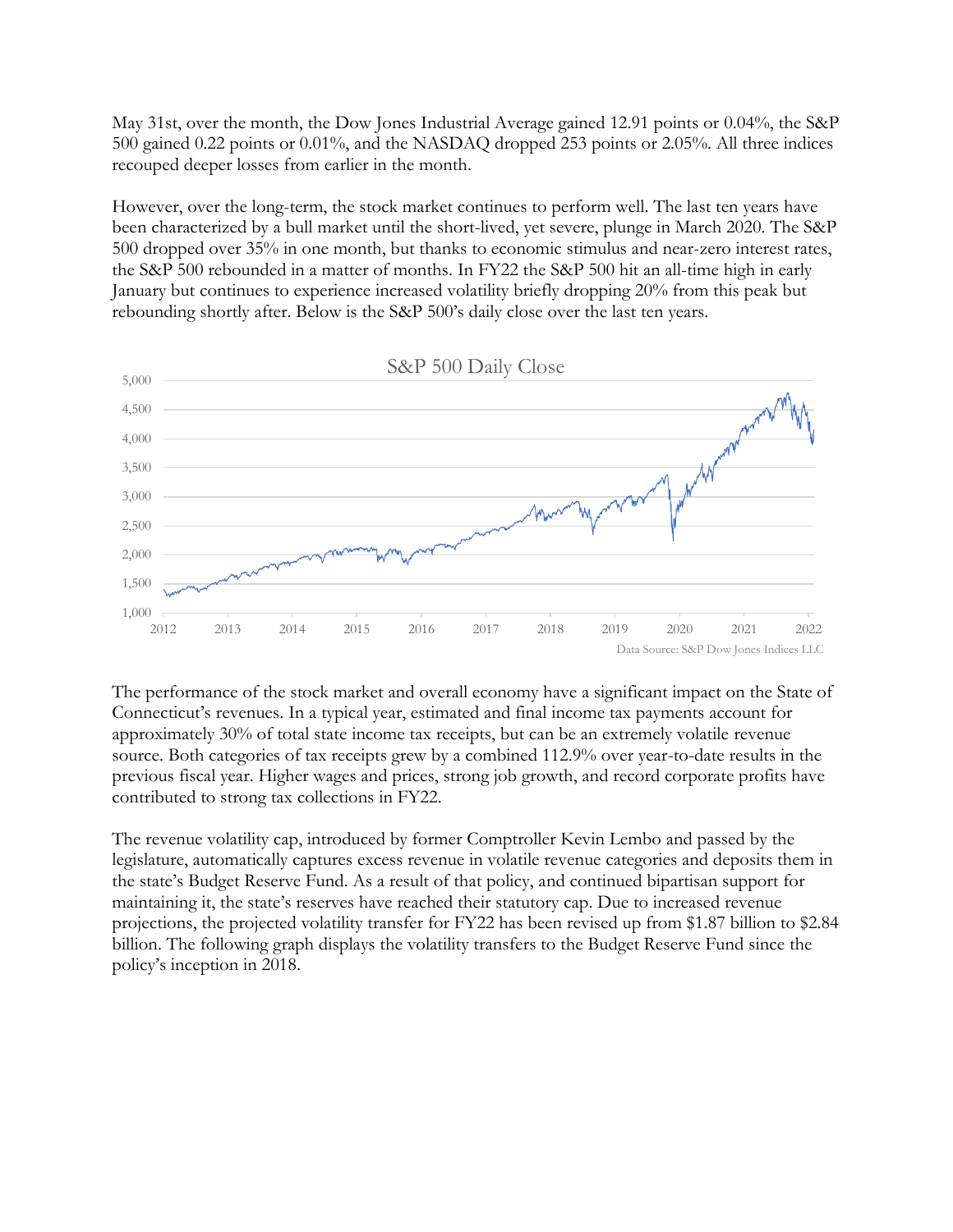

# **Withholding Receipts**

The withholding portion of the income tax is the largest single General Fund revenue source. Despite historic levels of job losses at the start of the pandemic, income tax withholding still finished FY21 \$75.3 million or 1% above its budget target. Compared with prior year realized amounts, FY21 withholding receipts performed even better, growing by \$428.6 million or 6.3% over FY20 levels. Growth in withholding receipts reflected several factors, including the concentration of employment losses in the lower wage service sector, the ongoing recovery of jobs throughout the year, and having income tax withheld on enhanced unemployment benefits, including the additional \$600 per week that was part of the Federal pandemic relief efforts.

Through the first ten months of FY22, income tax withholding continues to perform well. Third quarter collections were strong, exceeding monthly targets as wages increase, employee bonuses were paid out, and strong job growth continued. The budget plan called for growth in withholding receipts of 1.8% over FY21 realized amounts. To date through April 30th, collections are coming in 9.6% above the same period in FY21.

## **Consumer Confidence**

The Conference Board reported the U.S. consumer confidence index decreased slightly to 106.4 from April's revised reading of 108.6. In the May survey, the Present Situation Index, which is based on consumers' assessment of current business and labor market conditions, decreased from 152.9 to 149.6. The Expectations Index, which is based on consumers' short-term outlook for income, business, and the job market, decreased slightly from 79 to 77.5. Rising interest rates and high prices are a major concern however consumers are less pessimistic about the short-term labor market.